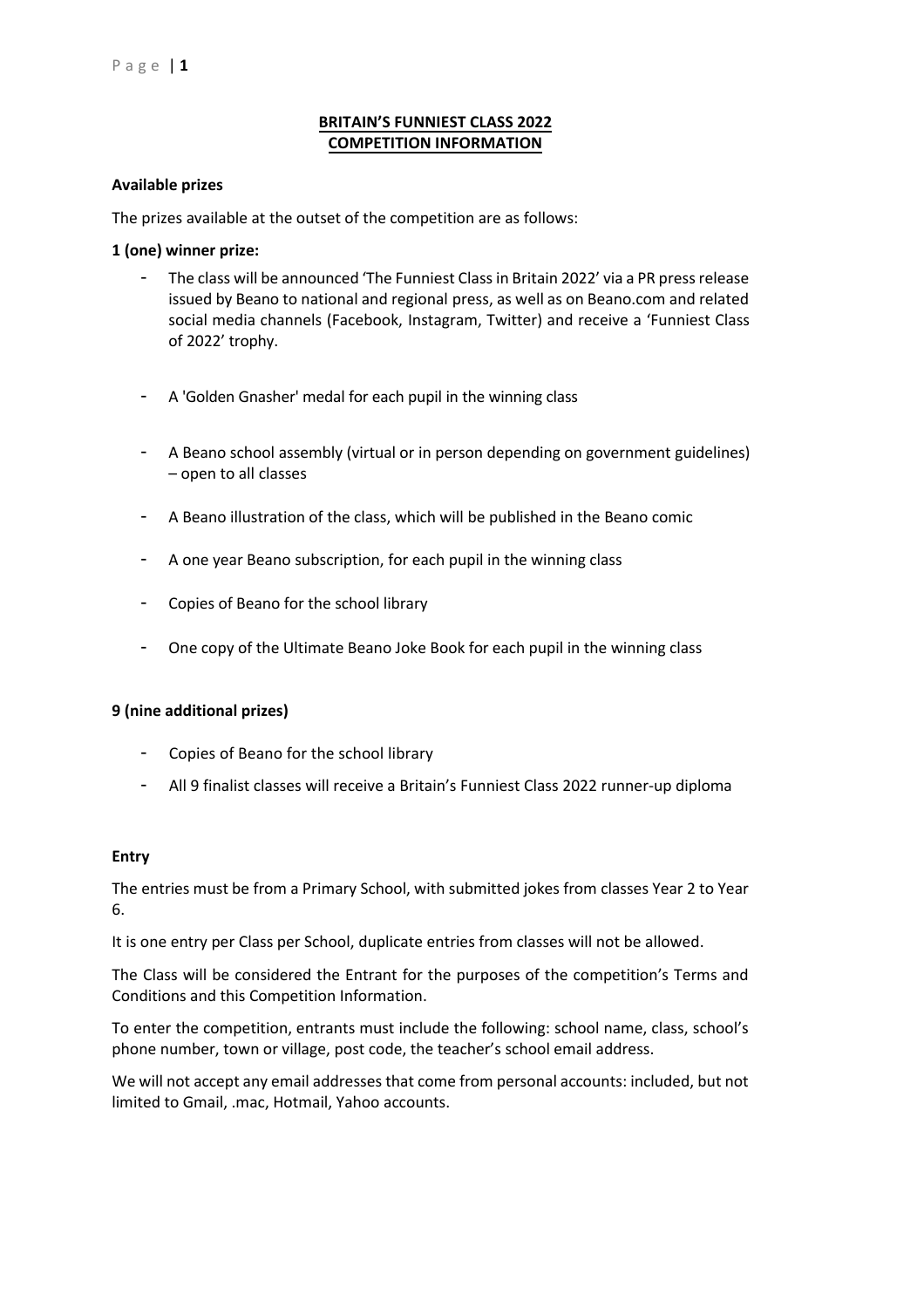Each Entrant must submit 3 different jokes, using the three different text boxes. This shall be deemed one Entry.

All fields must be complete for the Entry to be successful.

By entering this competition, you confirm that you have gained parental/guardian consent to use pupils work as an Entry for the competition.

## **Selection process**

The entries will be judged by a panel of judges, which are selected by Beano and include Beano editorial staff. Once the entries have been judged and a shortlist of entries selected, the shortlisted schools alongside their jokes will be displayed on Beano.com to be voted for by kids.

# **Claiming prizes**

The teacher of all panel selected classes including; the winning class and nine runner-up classes will be contacted by the Beano team to validate competition entry and arrange the delivery of the prizes.

## **Dates**

Submissions open from 28<sup>th</sup> April 2022 at 12:00pm vi[a https://schools.beano.com/](https://schools.beano.com/) (with links also from Beano.com).

Entry deadline is 25<sup>th</sup> May 2022 at 23:59pm.

Voting starts on <https://www.beano.com/funniest-class> on 31st May 2022 at 10:00am.

Voting ends on 15<sup>th</sup> June 2022 at 16:00pm.

The winners will be contacted by Beano on 16<sup>th</sup> June 2022.

The name of the winning school and winning class will be announced on <https://www.beano.com/funniest-class> and in the Beano comic the week commencing 27<sup>th</sup> June 2022.

## **BRITAIN'S FUNNIEST CLASS 2022**

## **TERMS AND CONDITIONS**

These terms and conditions ("Terms") are supplemental to and should be read in conjunction with any specific entry instructions or terms applying to the specific competition ("Competition Information") and in the event of inconsistency these Terms shall prevail.

To enter a competition all entrants must comply with the entry requirements set out in the Competition Information and these Terms. The entrant acknowledges that failure to comply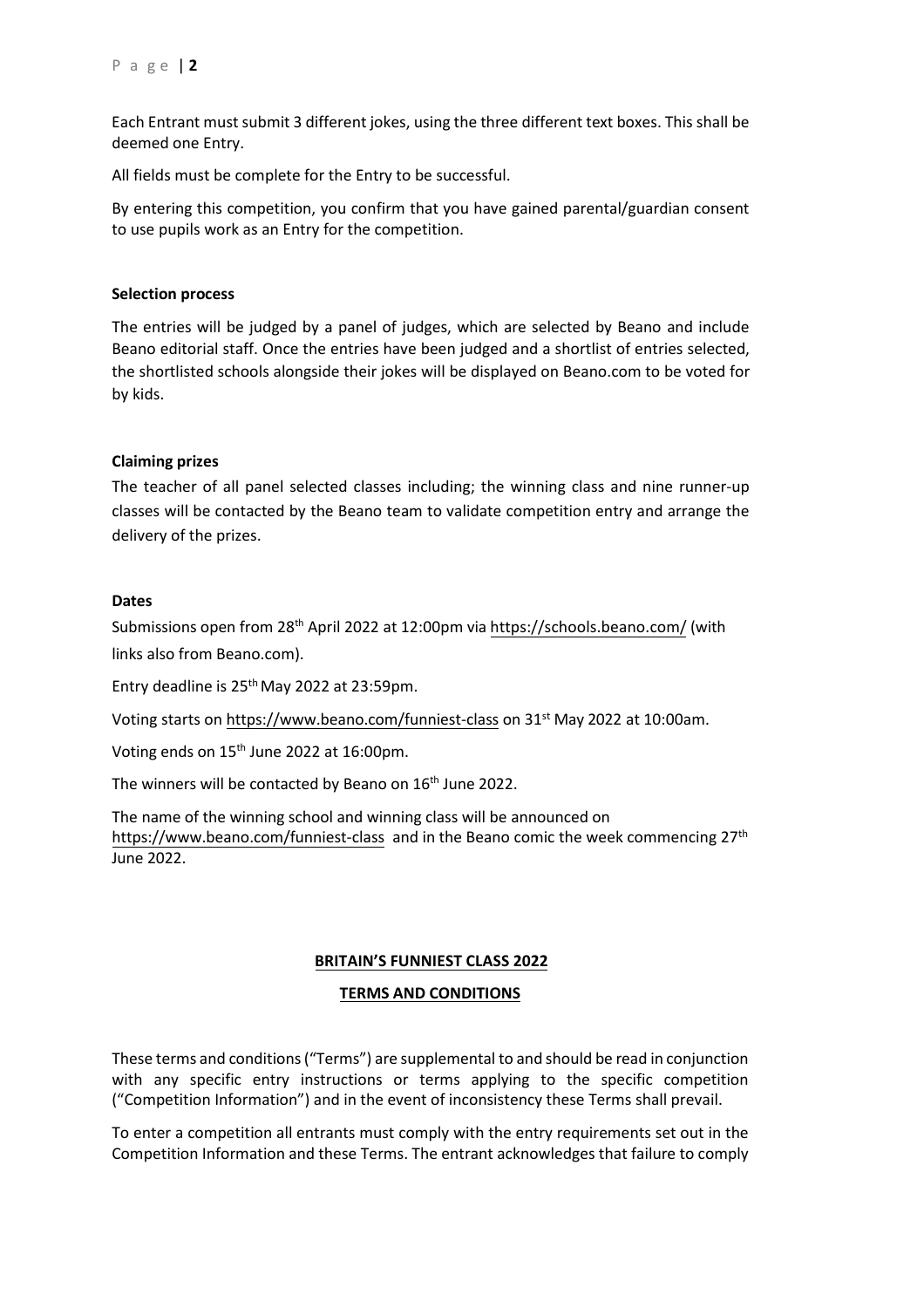with the Competition Information or these Terms may result in his/her disqualification from the competition.

Unless expressly stated otherwise in the Competition Information these Terms apply to all competitions run (including, without limitation, in print, online, at events or on social media pages) by Beano Studios Limited (a company registered in England and Wales with company no. (10054526) whose registered address is [185 Fleet Street, London, UK, EC4A 2HS](https://maps.google.com/?q=185+Fleet+Street,+London,+UK,+EC4A+2HS&entry=gmail&source=g) ("BEANO") and/or any group companies wholly or partially owned by Beano Studios Limited.

BEANO reserves the right to amend and update these Terms at their sole discretion from time to time and such changes will become effective as soon as they are published on the relevant site/publication.

# **Eligibility**

1. Employees and members of their immediate families (being spouses, parents, children and siblings) of BEANO are not eligible to enter the competitions.

2. Entry to this competition is restricted to entrants who are residents of the United Kingdom and Ireland.

3. Further restrictions for certain competitions, regarding age, residence and/or other requirements may be specified in the Competition Information and shall take precedence over these Terms.

4. BEANO has the right at any time to require entrants to provide proof of identity as evidence of eligibility to participate. If an entrant fails to comply with a request for proof of identity, or provides false or misleading information, BEANO may at its discretion, disqualify the entrant from the competition, or, where appropriate allocate the prize to another eligible entrant. Such decision will be final and no correspondence will be entered into about a decision regarding eligibility.

## **Entry**

6. Entries must be submitted in accordance with the format specified in the Competition Information. Entrants may make one entry to the competition. By entering this competition, you confirm that you have gained parental/guardian consent to use pupils work as an Entry for the competition.

7. The competition is free to enter and (unless otherwise stated in the Competition Information) no purchase is necessary. However standard charges of entry (including postage charges and standard telephone/SMS/text message network rates) may be incurred and all entrants must ask permission from the bill payer before entering. BEANO is not liable for any associated cost to entrants or their parents and/or guardians of entering a competition unless expressly specified in the Competition Information.

8. Proof of sending an e-mail is not proof of our receipt of your entry and BEANO accepts no responsibility for lost, delayed or damaged entries or entries that are not received for any reason.

9. The closing date for entries will be specified in the Competition Information (and may be extended at the absolute discretion of BEANO) and winners will be notified within 28 days of the closing date (or such other date specified in the Competition Information). Any late entries will not be accepted but the participant may still incur any associated costs.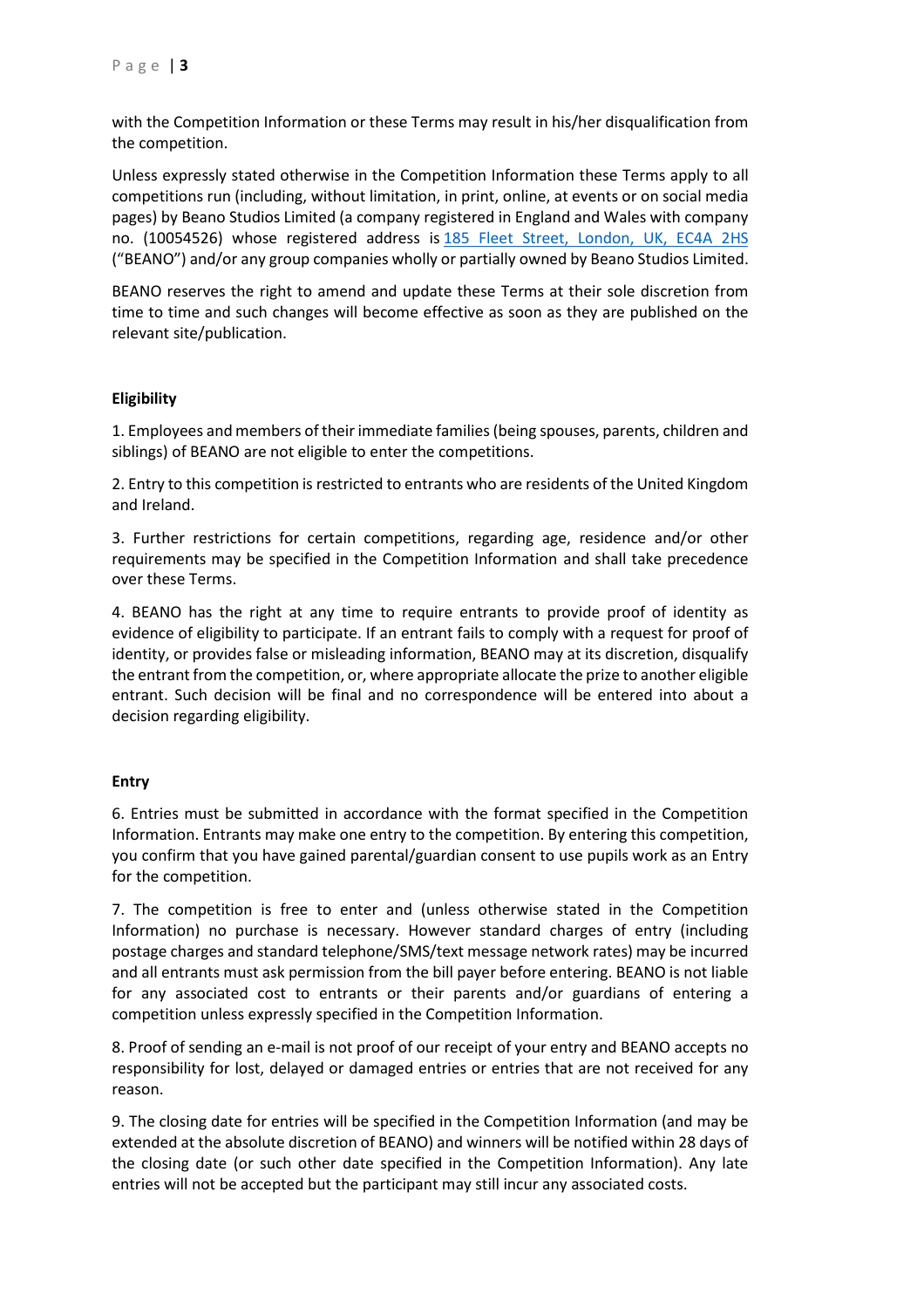10. Incomplete or illegible entries will not be counted and will be discarded. BEANO has no responsibility to inform any entrant that their entry is incomplete or illegible or not valid for entry to a competition.

11. BEANO is not liable for any associated cost to entrants, winners or their parents or guardians of entering a competition or claiming a prize unless expressly specified in the Competition Information.

12. Entrants (including the winners) hereby assign all intellectual property rights and waive all moral rights in their entry to BEANO. Entries cannot be returned to entrants unless BEANO specifically agrees to do so. Where materials are returned to the participant, BEANO accepts no responsibility for the safe return of any material or its return in an undamaged condition or any liability for loss or damage to such material. Teachers and schools are responsible for gaining parental/guardian consent to use pupils work.

13. In entering the competition, you warrant that all information you submit is correct and not obscene or offensive or otherwise in breach of any third party rights and BEANO reserves the right to verify the eligibility of all entrants. BEANO reserves the right to disqualify any entrant from the competition if it believes (in its sole discretion) that such entrant has breached any of these terms or the specific terms applying to the competition.

14. Entrants (including winners) shall not do or say anything that could damage or harm the reputation of BEANO or its group companies, the promoter of the competition (if different), any products included within its publications or any BEANO publication or sites.

15. This promotion is in no way sponsored, endorsed or administered by, or associated with, Facebook, Twitter, Instagram or any other Social Network.

**16.** As part of entering the competition entrants agree to receive promotional messages from Beano.com including lesson plans and related news. Your email address will not be used for any other purposes and will not be shared with third parties.

## **Judging and Draws**

17. The entries will be judged by a panel of judges, which are selected by Beano and include key editorial staff. Once the entries have been judged and a shortlist of entries selected, the shortlisted schools alongside their jokes will be displayed on Beano.com to be voted for by kids.

In the event that a competition has generated insufficient correct entries, BEANO reserves the right to distribute the rest of the prizes to incorrect entries based on a draw. The judge/Editor/Marketing Manager's decision is final and no correspondence will be entered into.

18. Unless expressed otherwise in the Competition Information, if, for any reason, BEANO is unable to contact a winner to inform them that they have won a competition, or if a winner does not contact BEANO within a reasonable period of BEANO sending notification to such winner to confirm acceptance of a prize, then BEANO reserves the right (in its sole discretion) to select an alternative winner.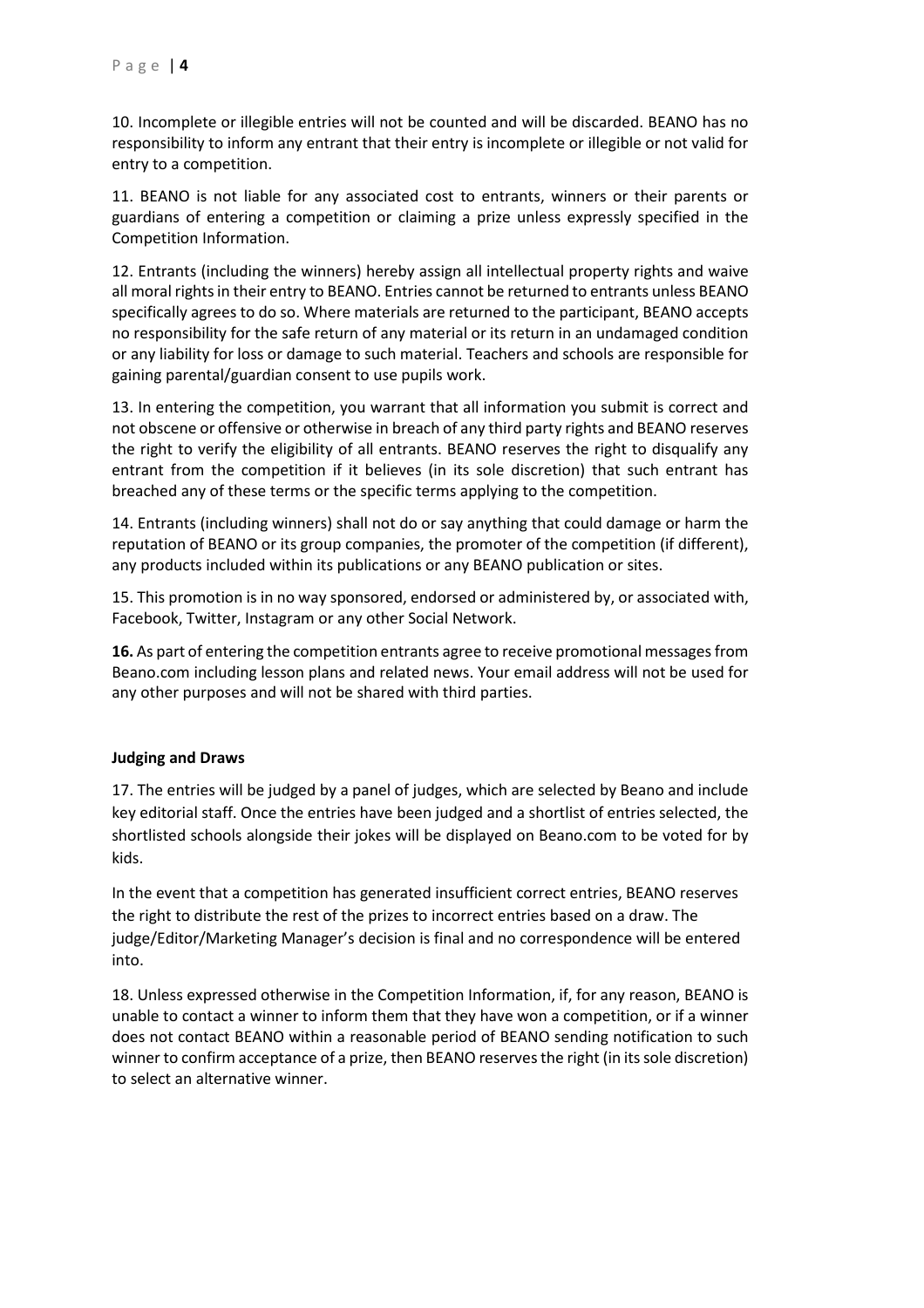### **Prizes**

19. The prizes offered in competitions may be provided by a sponsor (or alternative promoter) rather than BEANO and in such circumstances BEANO does not accept any responsibility for the accuracy of any prize descriptions supplied by such third parties.

20. A third party providing the prize in a competition may impose terms and conditions upon the use or the acceptance of the prize. The winner shall be advised of these terms and conditions prior to their acceptance of the prize.

21. Prizes are subject to availability. No cash alternative is available. BEANO and/or, (if applicable) the competition sponsor reserve the right to offer an alternative prize of equal or greater value than that advertised. The prizes are not transferrable.

22. Prize winners are responsible for paying all taxes, duties and any other levies on prize winnings.

#### **Winners**

23. BEANO may pass details of winners to a third party who is engaged to deliver prizes to winners on behalf of BEANO.

Publication of Winners' Names

24. Names of winners and results of competitions may be published by BEANO in our relevant publications and/or on our relevant online channels. To obtain the name(s) of the winner(s) of a specific competition, please send a stamped addressed envelope to:- Beano Studios, [185](https://maps.google.com/?q=185+Fleet+Street,+London,+UK+EC4A+2HS&entry=gmail&source=g) [Fleet Street, London, UK EC4A 2HS](https://maps.google.com/?q=185+Fleet+Street,+London,+UK+EC4A+2HS&entry=gmail&source=g) after the relevant closing date. Please indicate on the envelope the name, publication and date of the specific competition. For phone/text entries please mark the envelope for the attention of the "Beano Marketing Department".

#### **Publicity and Use of Personal Information**

25. Entrants agree that (if they win) they will take part in such reasonable competitionrelated publicity as BEANO may require and accept that BEANO may publicise their entry, including photos or images submitted as part of their entry, names, likeness and statements in connection with/resulting from the competition in any and all media. Unless stated otherwise in the Competition Information, no Entrants or Winners shall be obliged to take part in any photo publicity. Entrants shall not enter into any correspondence or give interviews with any third party on any matters arising from the competition, without prior written permission of BEANO.

26. BEANO and/or third party promoters for the competition may use data supplied by entrants to process the competition, inform winning participants of their winning entry, distribute prizes and, where the relevant marketing permissions have been collected, to contact entrants in relation to other competitions it runs or to market products or services it believes may be of interest to them.

27. Entry into the competition shall constitute consent to the uses of data contained in these Terms.

28. If, at any time, entrants no longer wish to be contacted for the purposes above, they should contact us in accordance with our Privacy Policy. We will always use and keep